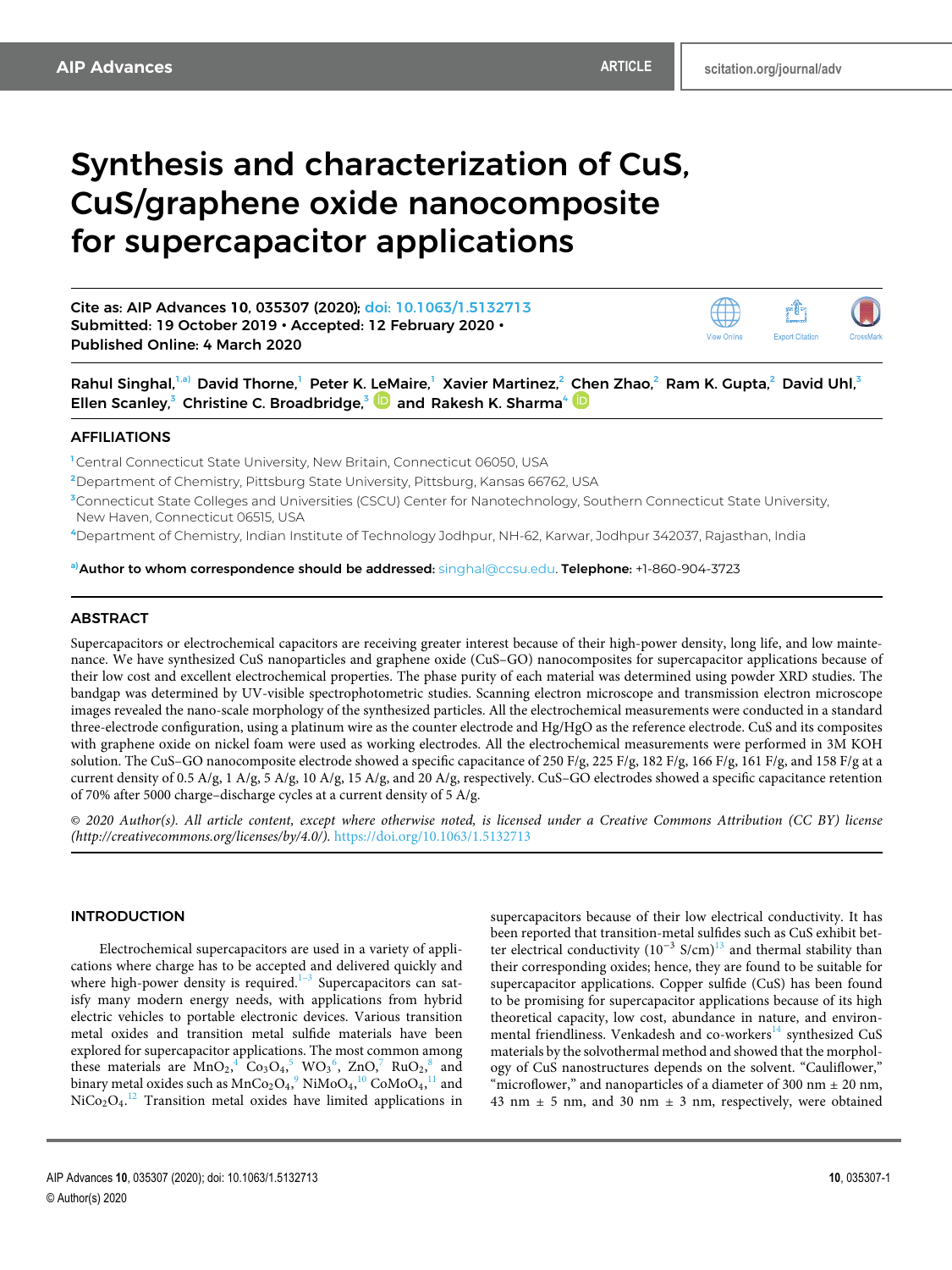when water, ethanol, and water/ethanol, respectively, were used as the solvent during synthesis. Raj and co-workers<sup>15</sup> reported that the electrochemical supercapacitor behavior of low temperature chemical bath deposition (CBD) grown 2D nanostructured CuS thin films depends on crystallinity of the electrodes. It was reported that the thin films sintered at 250 °C showed better crystallinity than asprepared films. The sintered and as-prepared CuS thin films showed a specific capacitance of 55.55 F/g and 30 F/g, respectively, at a current density of 3 A/g.

Carbon-based materials like graphene oxides in supercapacitor electrodes contribute to charge–storage capability through the electric double layer effect, while oxides of transition metals contribute to charge–storage via oxidation–reduction reactions that transfer charge between electrolytes and electrodes. Singhal *et al.*<sup>16</sup> synthesized a graphene oxide  $(GO)/MnO<sub>2</sub>$  nanocomposite by adding KMnO<sup>4</sup> in a solution of water and ethanol (3:1), containing 10 mg of GO. They found that the capacitance of  $MnO_2$  and  $MnO_2$ – GO electrodes was 300 F/g and 350 F/g, respectively, at a current of 0.5 A/g. Chen and co-workers $17$  found that the electrochemical performance of as-prepared nanocomposites could be enhanced by the chemical interaction between graphene oxide  $(GO)$  and  $MnO<sub>2</sub>$ . They showed that chemically synthesized  $GO-MnO<sub>2</sub>$  nanocomposite materials retained about 84.1% of the initial capacitance after 1000 cycles, compared to 69.0% retained by nano- $MnO<sub>2</sub>$ . It was also reported that MnO<sub>2</sub>/GO nanocomposites showed a specific capacitance of 244 F/g at a current density of 0.1 A/g, with a capacity retention of approximately 94.3% after 500 cycles.

The specific capacitance of CuS/graphene oxide nanocomposites was found to improve compared to bare CuS. It was reported that at a current density of 1 A/g, the specific capacitance of graphene oxide/CuS nanocomposites was 332.8 F/g, compared to 90.5 F/g for bare CuS. The excellent performance was ascribed to the "short diffusion path and large surface area of the unique hierarchical nanostructure with nanoflake building blocks for bulk accessibility of faradaic reactions."<sup>19</sup>

In this paper, we report the synthesis of CuS and CuS/graphene oxide (GO) nanocomposites via the hydrothermal method for high rate supercapacitor applications.

# EXPERIMENTAL

### Synthesis procedure

The precursor materials copper (II) acetate monohydrate  $[Cu(OOCCH<sub>3</sub>.H<sub>2</sub>O), 98.0%–102%]$ , thiourea  $[CH<sub>4</sub>N<sub>2</sub>S, 99.0%]$ , and 1-butanol [CH3(CH2)3OH, 99.0%] were purchased from Alfa Aesar and were used as received. Graphene oxide (Graphenea, Spain) were also used as received.

To synthesize CuS materials, an appropriate amount of copper acetate was dissolved in a water–butanol solution for 30 min. After mixing copper acetate in the water–butanol solution, thiourea was added to this solution, followed by stirring for 1 h. The final solution was then transferred into a Teflon-lined stainless-steel autoclave and heated at 180 °C for 24 h. The resulting precipitate of CuS was recovered using a centrifuge, washed with deionized (DI) water, and dried in air for 24 h. A similar procedure was followed for the synthesis of CuS–graphene oxide composites where the only change was to add 30 mg GO into the water–butanol solution prior to adding the





**FIG. 2**. Tauc plot of (a) CuS and (b) CuS–GO composites.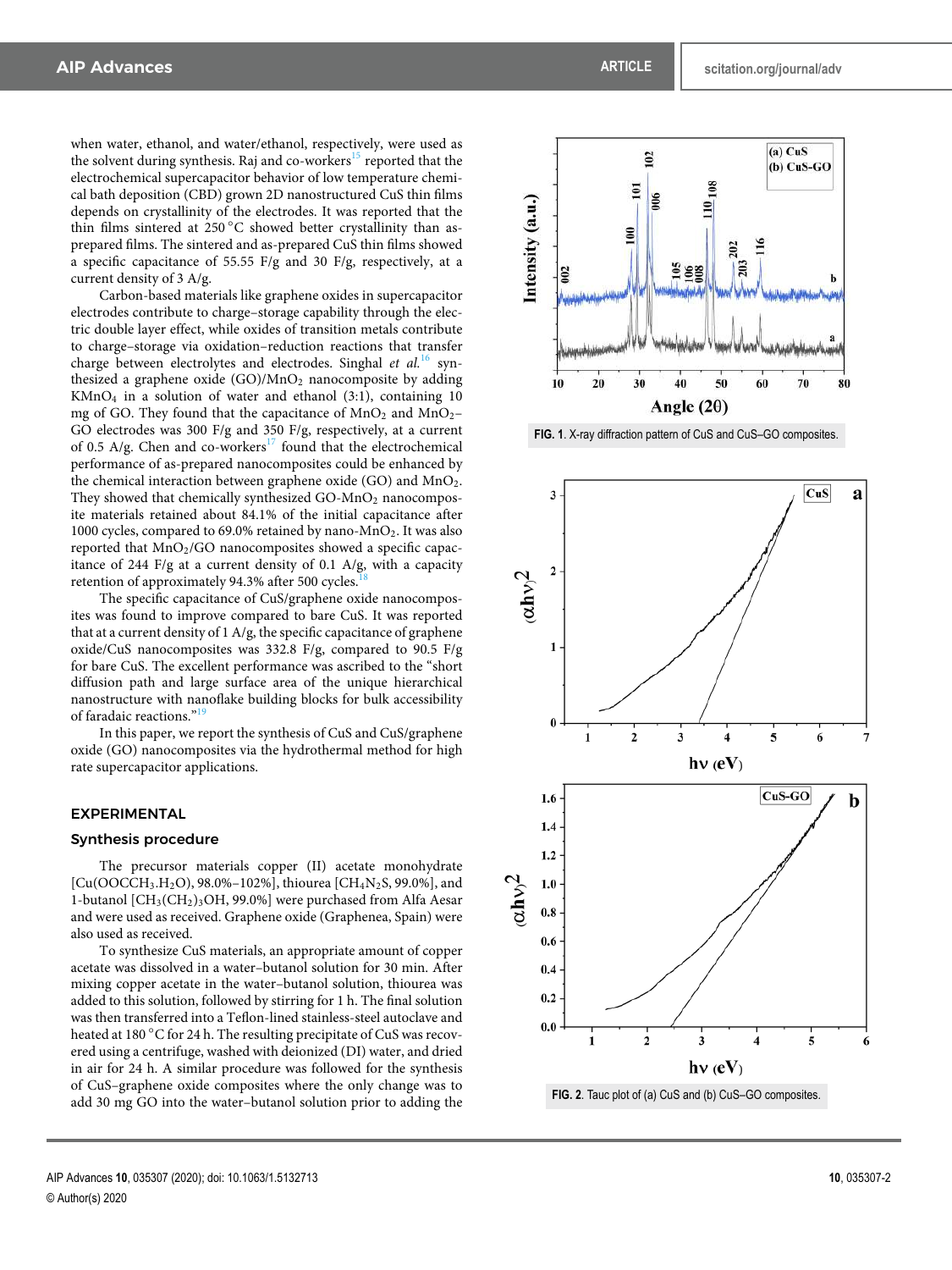

**FIG. 3**. TEM studies of (a) CuS and (b) CuS–GO composites.

copper acetate. The pure CuS samples and those with 30 mg GO are referred to as CuS and CuS–GO, respectively.

# Characterizations

The crystal structure and phase purity of the synthesized materials were studied in an air atmosphere and at room temperature, by x-ray diffraction, using a Rigaku Mini flex-II diffractometer (CuK<sup>α</sup> wavelength 1.5406 Å), at a scan rate of 10°/min. Data were collected at every 0.02○ . The surface morphology of the synthesized materials was studied using a FEI Tecnai-12 Spirit transmission electron microscope (TEM). Images were acquired at an accelerating voltage of 120 kV. Scanning electron microscopic studies were carried out using a Hitachi tabletop scanning electron microscope (SEM, Model Hitachi TM 1000). Samples were prepared by mixing ethyl alcohol with synthesized powders, sonicating the solution, and then dipping holey-carbon TEM grids into the solution and allowing the grids to dry. Optical characterizations were carried out using a UV-visible spectrophotometer (Thermo Fisher, Evolution 220).

Working electrodes were prepared by mixing 80 wt. % of the synthesized sample, 10 wt. % of acetylene black, and 10 wt. % of polyvinylidene difluoride (PVDF) in the presence of N-methyl pyrrolidinone (NMP). After thoroughly mixing, the paste was applied onto pre-cleaned nickel electrodes, and the loading of the synthesized sample was measured by weighing the nickel foam before and after electrode preparation using an analytical balance



**FIG. 5**. Cyclic voltammogram of (a) CuS and (b) CuS–GO nanocomposite electrodes at room temperature in 3M KOH electrolyte solution as a function of scan rate.



**FIG. 4**. SEM images of (a) CuS and (b) CuS–GO composites.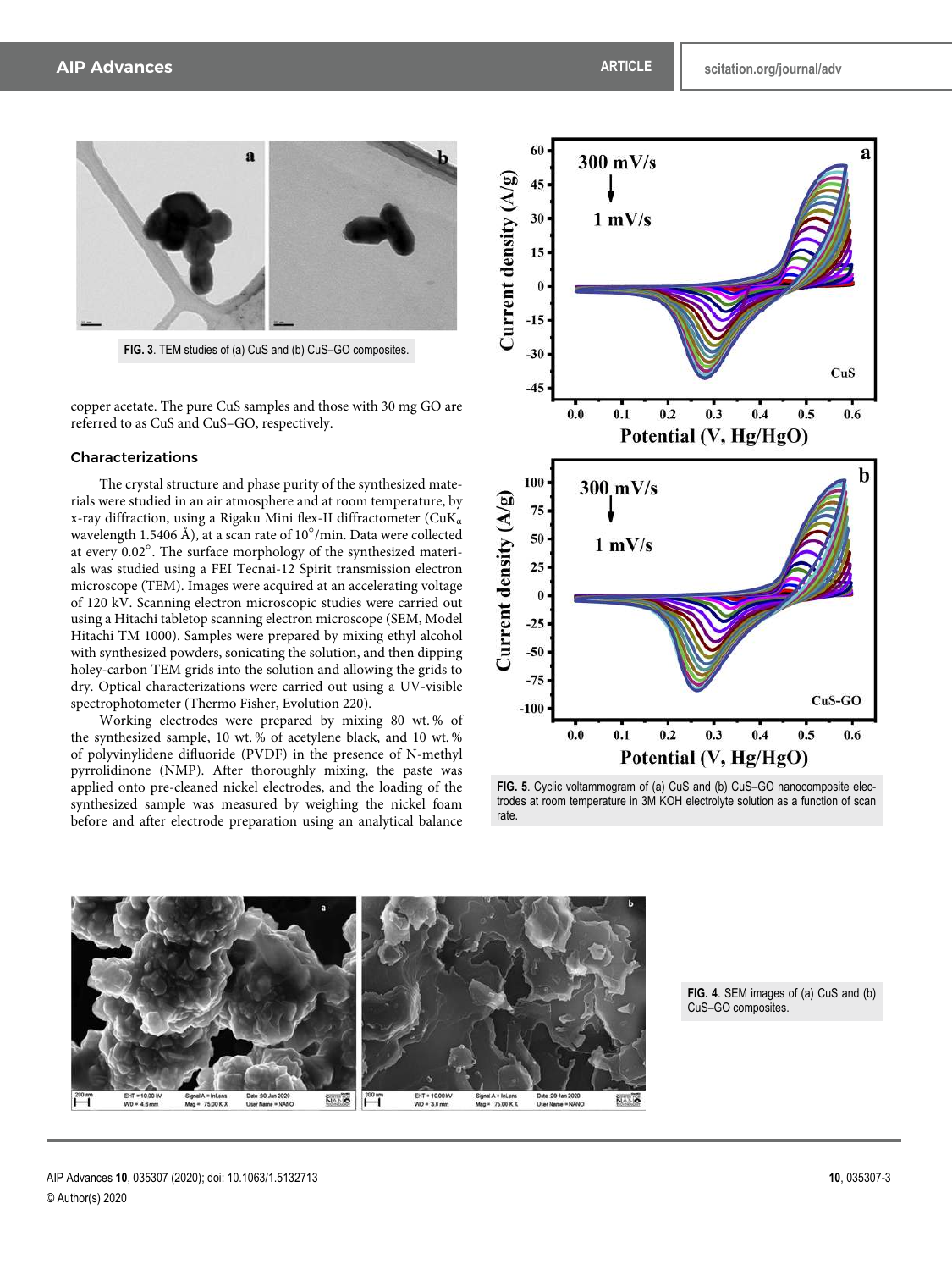(model MS105DU, Mettler Toledo, max. 120 g, 0.01 mg of resolution). The electrochemical behavior of CuS and CuS–GO composites was studied using a VersaSTAT 4–500 electrochemical workstation (Princeton Applied Research, USA). All the electrochemical measurements were conducted in a standard three-electrode configuration, where a platinum wire and a Hg/HgO electrode was used as the counter and the reference electrode, respectively. CuS and its composites with graphene oxide on nickel foam were used as working electrodes. All the measurements were performed at room temperature in 3M KOH solution. Electrochemical properties of the synthesized samples were investigated using cyclic voltammetry (CV) and galvanostatic charge–discharge studies.

#### RESULTS AND DISCUSSIONS

Figure 1 shows the x-ray diffraction pattern of CuS and CuS– GO nanocomposites. The planes obtained at (100), (101), (102),



**FIG. 6**. Cyclic voltammogram of CuS and CuS–GO nanocomposite electrodes at a scan rate of (a) 10 mV/s (b) 50 mV/s in 3M KOH solution.

(006), (110), (108), and (116) represents covellite CuS hexagonal structure. No additional peaks were found in CuS–GO composite materials as compared to CuS. These results are in agreement with those reported earlier in the literature.<sup>15,20</sup> The average crystallite sizes were found using the Scherrer equation,

$$
D = \frac{k\lambda}{\beta \cos \theta}.
$$
 (1)

Here, k is constant,  $\lambda$  is the CuK<sub>α</sub> wavelength,  $\beta$  is the FWHM, and  $\theta$ is the diffraction angle. The average crystallite size for CuS nanoparticles and CuS–GO nanocomposites were found to be about 48.3 nm and 38.1 nm, respectively.

Figure 2 shows the Tauc plots of CuS and CuS–GO nanomaterials. The bandgap energy for CuS and CuS–GO nanomaterials was found to be 3.48 eV and 2.46 eV, respectively.

Figures  $3(a)$  and  $3(b)$  show the TEM images of CuS and CuS-GO nanocomposites. It can be seen from the figures that all of the materials showed a hexagonal structure. The average particle size of CuS nanomaterials was found to be 95 nm and 69 nm along the long and short axis, respectively. The average particle size of CuS– GO nanocomposites was found to be 64 nm and 37 nm along the long and short axis, respectively. The results confirm that CuS–GO nanocomposites have a large surface area compared to pure CuS nanoparticles.

Figures  $4(a)$  and  $4(b)$  show SEM images of CuS and CuS– GO nanocomposite materials. The SEM images of bare CuS [Fig. 4(a)] show well defined nanocrystals, which agglomerate to create a microstructure. It can be seen from SEM images of CuS– GO nanocomposites that GO prevents the agglomeration of CuS nanocrystals. A similar kind of observation was earlier reported by Li and co-workers. $19$ 

Figures  $5(a)$  and  $5(b)$  show the cyclic voltammogram of CuS and CuS–GO electrodes in a potential window of 0 V–0.6 V and between scan rates of 1 mV/s to 300 mV/s. It can be seen from Figs.  $5(a)$  and  $5(b)$  that the oxidation and reduction peaks are clearly



**FIG. 7**. Variation in specific capacitance of CuS and CuS–GO nanocomposite electrodes as a function of scan rate.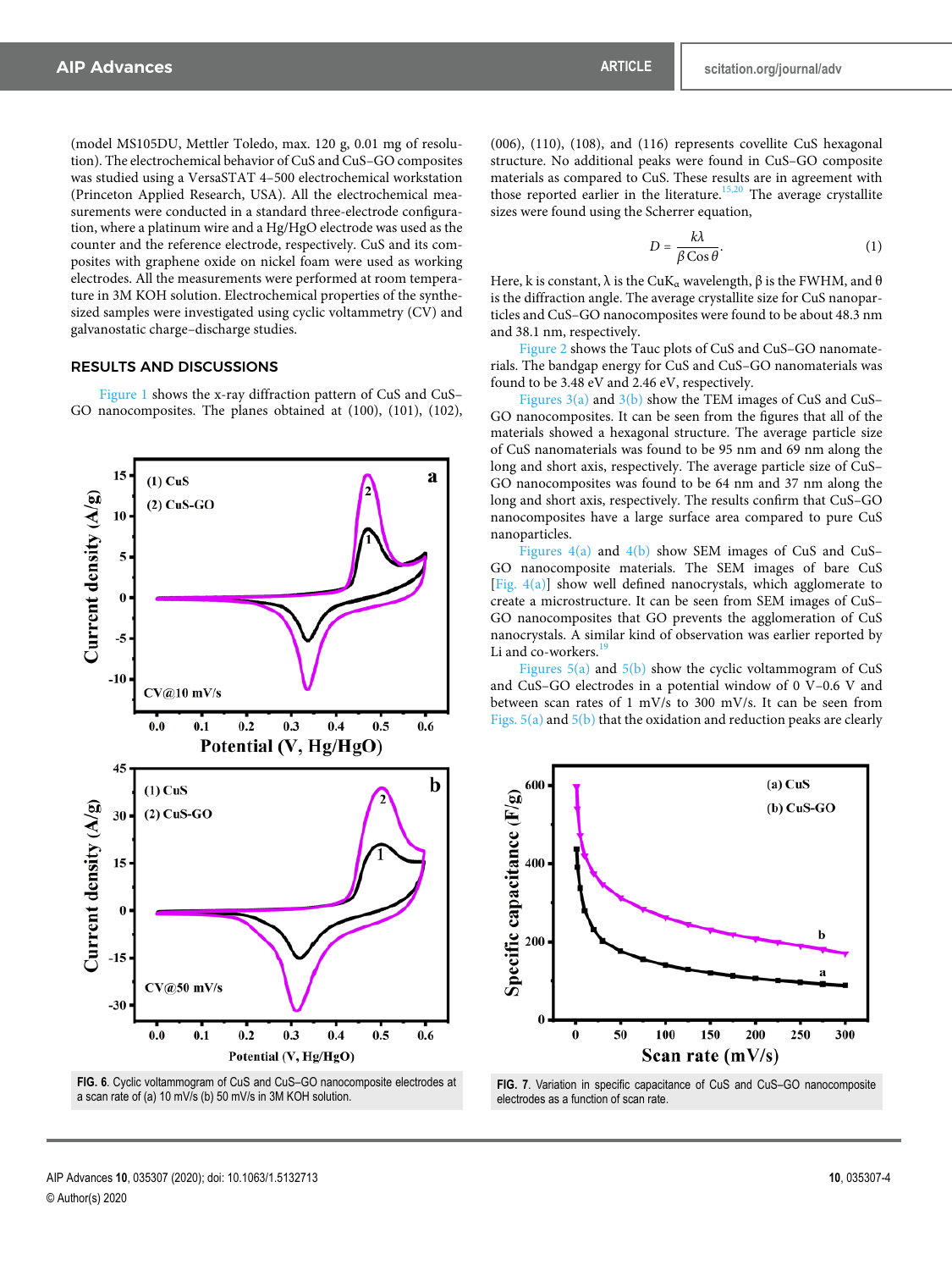| Scan rate $(mV/s)$ | Specific capacitance $(F/g)$ |          |                    | Specific capacitance $(F/g)$ |          |  |
|--------------------|------------------------------|----------|--------------------|------------------------------|----------|--|
|                    | CuS                          | $CuS-GO$ | Scan rate $(mV/s)$ | CuS                          | $CuS-GO$ |  |
|                    | 437                          | 597      | 125                | 129                          | 262      |  |
| 5                  | 337                          | 471      | 150                | 120                          | 230      |  |
| 10                 | 279                          | 420      | 175                | 112                          | 218      |  |
| 20                 | 231                          | 374      | 200                | 106                          | 208      |  |
| 30                 | 202                          | 346      | 225                | 101                          | 198      |  |
| 50                 | 176                          | 312      | 250                | 96                           | 190      |  |
| 75                 | 155                          | 283      | 275                | 92                           | 181      |  |
| 100                | 140                          | 262      | 300                | 88                           | 170      |  |

|  | TABLE I. Specific capacitance as a function of scan rate. |  |  |
|--|-----------------------------------------------------------|--|--|
|--|-----------------------------------------------------------|--|--|

visible, indicating that both CuS and CuS–GO show a pseudocapacitive behavior. It can also be seen from Fig. 5 that upon increasing the scan rate, the shapes of the CV curves remain the same, indicating that the electrodes are electrochemically stable at high



**FIG. 8**. Galvanostatic charge–discharge characteristics of CuS and CuS–GO nanocomposite electrodes at a current density of (a) 5 A/g and (b) 10 A/g.

scan rates, that is, they have better mass transport and high rate capability.<sup>21</sup> Figures 6(a) and 6(b) show the cyclic voltammograms of CuS and CuS–GO nanocomposite materials at a scan rate of 5 mV/s and 10 mV/s, respectively. It can be seen from Fig. 6 that CuS– GO nanocomposites show a larger integrated area of the CV curves at both scan rates, indicating the increased charge storage capacity of CuS upon incorporation of GO in CuS. This may be because of the large surface area of GO.<sup>22</sup>

The specific capacitance of the synthesized samples was calculated using the following equation:

$$
C_{sp} = \frac{\int I \cdot dV}{\Delta V \times \vartheta \times m}.
$$
 (2)

Here, *I* is the current, *ΔV* is the potential window, *ϑ* represents the scan rate, and *m* is the mass of the synthesized samples.

Figure 7 shows the specific capacitance of CuS and CuS– GO electrodes as a function of scan rate. It can be seen from Fig. 7 that CuS–GO nanocomposite materials showed better specific capacitance than pure CuS. The specific capacitance of CuS and



**FIG. 9**. Specific capacitance of CuS and CuS–GO nanocomposite electrodes as a function of current density.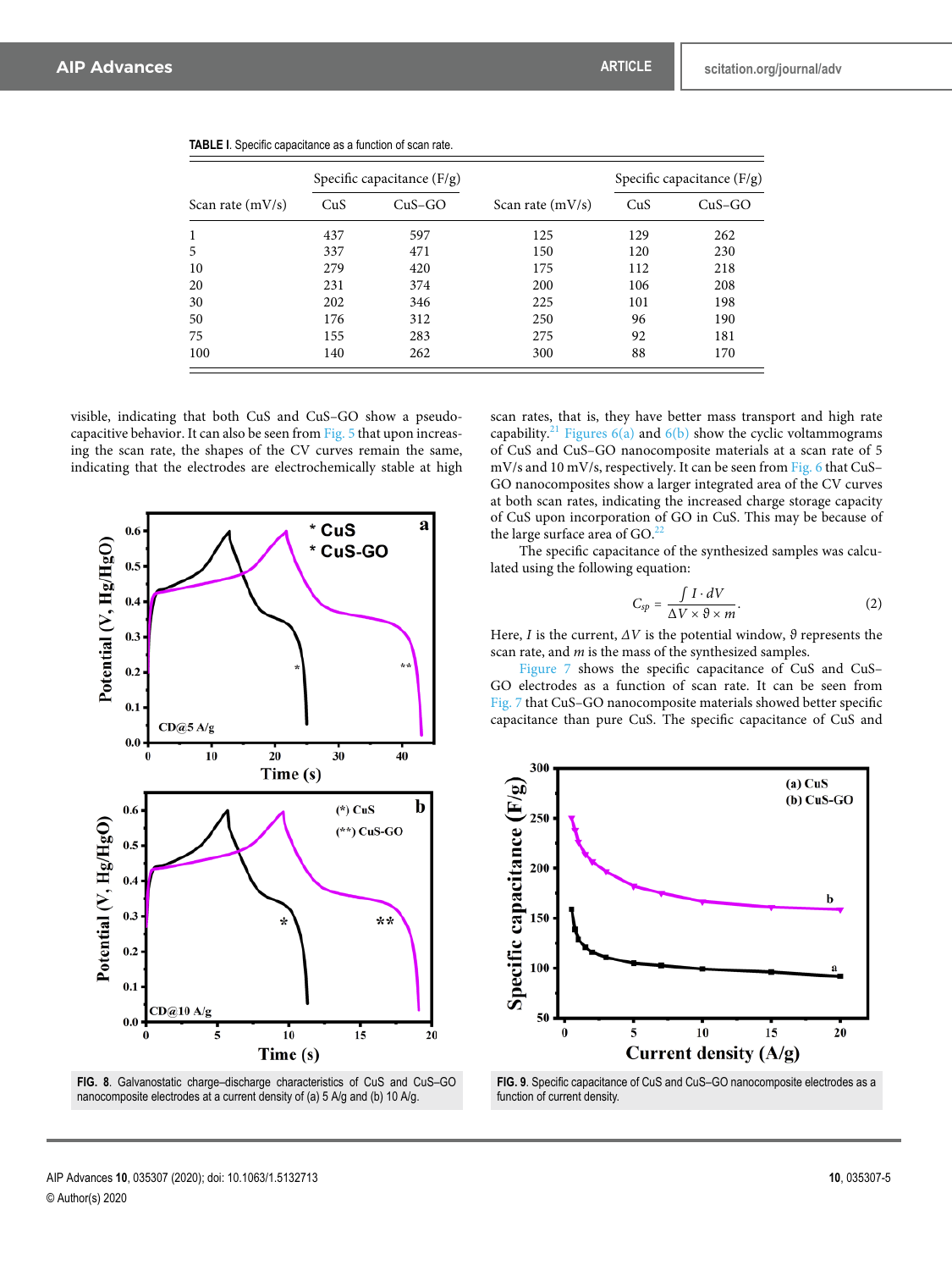| Current<br>density $(A/g)$ | Specific capacitance $(F/g)$ |          | Current         | Specific capacitance $(F/g)$ |          |  |
|----------------------------|------------------------------|----------|-----------------|------------------------------|----------|--|
|                            | CuS                          | $CuS-GO$ | density $(A/g)$ | CuS                          | $CuS-GO$ |  |
| 0.5                        | 158                          | 250      | 5               | 104                          | 182      |  |
| 0.75                       | 138                          | 238      |                 | 102                          | 175      |  |
| 1                          | 128                          | 225      | 10              | 99                           | 166      |  |
| 1.5                        | 120                          | 213      | 15              | 96                           | 161      |  |
| 2                          | 116                          | 206      | 20              | 91                           | 158      |  |
| 3                          | 110                          | 196      | .               | .                            | $\cdots$ |  |

|  |  | TABLE II. Specific capacitance as a function of current density. |  |  |  |  |  |
|--|--|------------------------------------------------------------------|--|--|--|--|--|
|--|--|------------------------------------------------------------------|--|--|--|--|--|

CuS–GO nanomaterials were found to be 437 F/g and 597 F/g, respectively, at a scan rate of 1 mV/s. Table I summarizes the specific capacitance of CuS and CuS–GO nanocomposites as a function of scan rate. It can be seen from Table I that the specific capacitance decreases gradually with increasing scan rate. This may be due to the low electrolyte ion diffusion at a high scan rate. A similar type of observation was reported by Zhao and co-workers<sup>23</sup> and Xu and co-workers, $20$  where they reported that at a high scanning rate, ions in electrolytes cannot enter the material efficiently, so the utilization rate of the electrode material is relatively low, which results in less specific capacitance.

The specific capacitance of CuS and CuS–GO electrodes was calculated from galvanostatic charge–discharge measurements, using the following equation:

$$
C_{sp} = \frac{I \times \Delta t}{\Delta V \times m},
$$
 (3)

where *I* is the discharge current (A), Δ*t* is the discharge time (s), Δ*V* is the potential window (V), and *m* is the mass (g) of the synthesized samples.



Figures  $8(a)$  and  $8(b)$  show the charge-discharge behavior of CuS and CuS–GO electrodes at current densities of 5 A/g and 10 A/g. It can be seen from Figs.  $8(a)$  and  $8(b)$  that as the current density increases, the discharge time decreases. The discharge time of CuS– GO electrodes [Fig. 8(b)] was found to be higher than that of CuS electrodes [Fig.  $8(a)$ ], indicating that the CuS–GO nanocomposite



FIG. 11. Cyclic performance of (a) CuS and (b) CuS-GO nanocomposite electrodes at a current density of 5 A/g.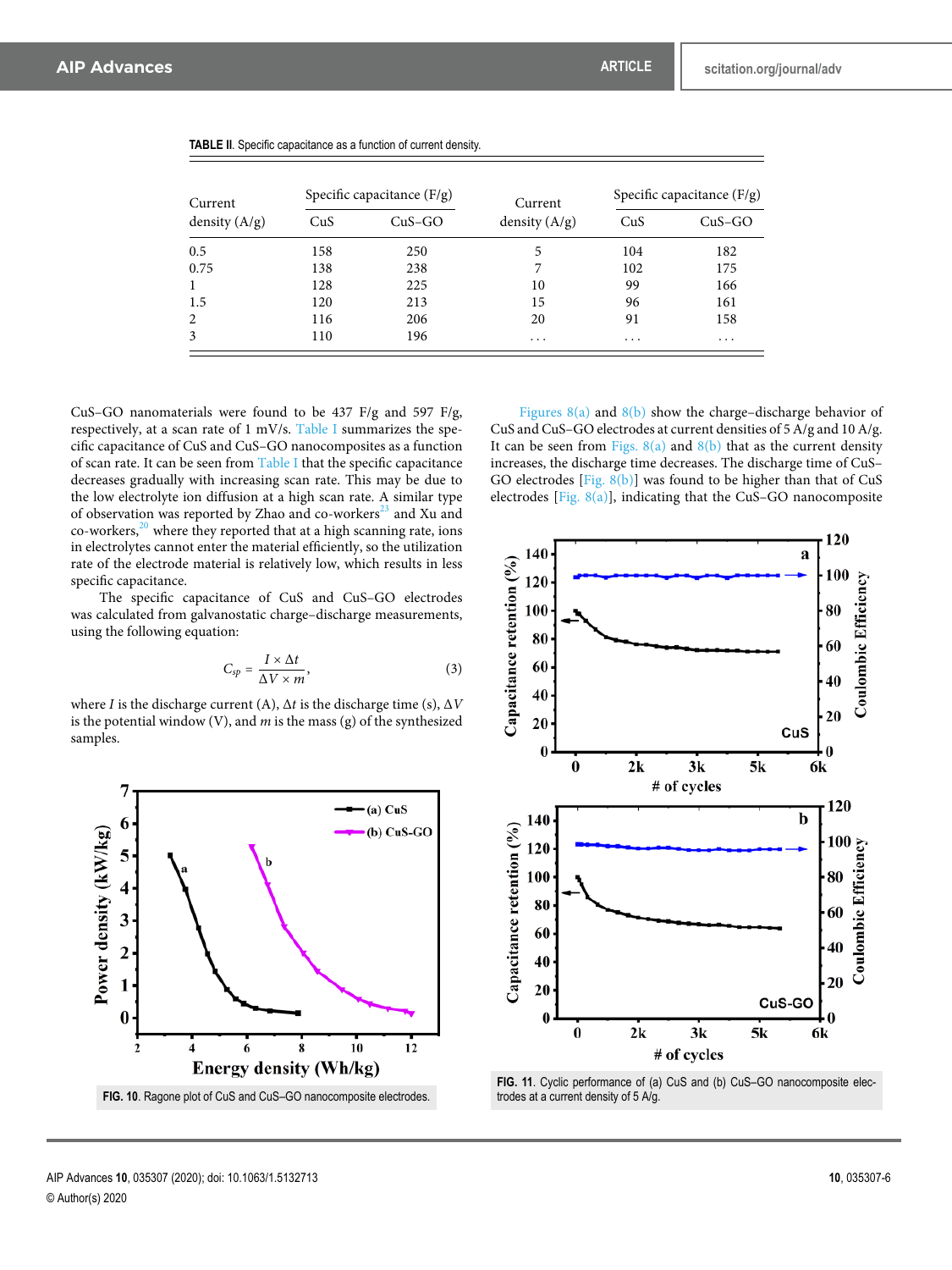

**FIG. 12**. Cyclic behavior of the first 10 and last 10 charge discharge cycles of CuS and CuS–GO nanocomposite electrodes at a current density of 5 A/g.

showed better specific capacitance than pure CuS. Figure 9 shows the specific capacitance of CuS and CuS–GO nanomaterials as a function of current density. The specific capacitance of CuS was found to be 158 F/g, 128 F/g, 104 F/g, 99 F/g, 96 F/g, and 91 F/g at current densities of 0.5 A/g, 1 A/g, 5 A/g, 10 A/g, 15 A/g, and 20 A/g, respectively. The specific capacitance of CuS was found to be improved in CuS–GO nanocomposites. The CuS–GO nanocomposite electrodes showed a specific capacitance of 250 F/g, 225 F/g, 182 F/g, 166 F/g, 161 F/g, and 158 F/g at a current density of 0.5 A/g, 1 A/g, 5 A/g, 10 A/g, 15 A/g, and 20 A/g, respectively. The high specific capacitance of CuS–GO nanocomposites may be due to the high surface area of GO, thus resulting in more electrolyte–electrode interactions. Table II summarizes the specific capacitance of CuS and CuS–GO nanomaterials as a function of current density. It can be seen from Table II that at a high current rate of 20 A/g, CuS electrodes show 58% of the specific capacitance shown at 0.5 A/g. On the other hand, at 20 A/g, CuS–GO nanocomposite electrodes show 63% of the specific capacitance shown at 0.5 A/g. Furthermore, the lower value of specific capacitance at high current densities than its value at a low current density can be attributed to the low ion diffusion rate at higher current densities.

Electrochemical performance of supercapacitors can be evaluated by studying energy density and power density. The energy density (W, Wh kg<sup>-1</sup>) and power density (P, W kg<sup>-1</sup>) can be calculated using the following equations:

$$
W = C_{sp} \Delta V^2 / 2, \qquad (4)
$$

$$
P = W/\Delta t, \tag{5}
$$

where  $\Delta t$  (s) is the discharge time.

It can be seen from the Ragone plots of CuS and CuS–GO electrodes (Fig. 10) that CuS electrodes show a maximum power density of 5.0 kW/kg at an energy density of 3.2 Wh/kg and CuS–GO electrodes show a maximum power density of 5.3 kW/kg at an energy density of 6.2 Wh/kg. These results support CuS and CuS–GO as promising materials for energy storage applications.

Electrochemical stability is an important factor for use of supercapacitors in practical application**s**. Figure 11 shows the cyclic behavior of the first 5000 cycles of CuS and CuS–GO electrodes at a scan rate of 5 A/g. It can be seen from Fig. 11 that CuS electrodes have approximately 80% capacity retention after 5000 charge– discharge cycles, while CuS–GO electrodes show 70% capacity retention after 5000 charge–discharge cycles. Furthermore, Fig. 12 shows the characteristic of the first 10 and last 10 charge discharge cycles of CuS and CuS–GO electrodes at a current density of 5 A/g. It can be seen from Fig. 12 that both the electrodes reach up to 0.6 V even after 5000 charge–discharge cycles, which indicates that electrodes are stable upon cycling even at a high current rate of 5 A/g.

### **CONCLUSIONS**

We have successfully synthesized CuS and CuS–GO nanocomposites. The x-ray diffraction pattern confirms the phase purity of the synthesized nanocomposites. TEM studies confirm that CuS and CuS–GO composites are nanosized. The specific capacitance of CuS–GO nanocomposites was found to increase compared to that of pure CuS. The specific capacitance of CuS and CuS–GO nanocomposites were found to be 158 F/g and 250 F/g, respectively, at a current density of 0.5 A/g. The CuS–GO nanocomposite electrodes